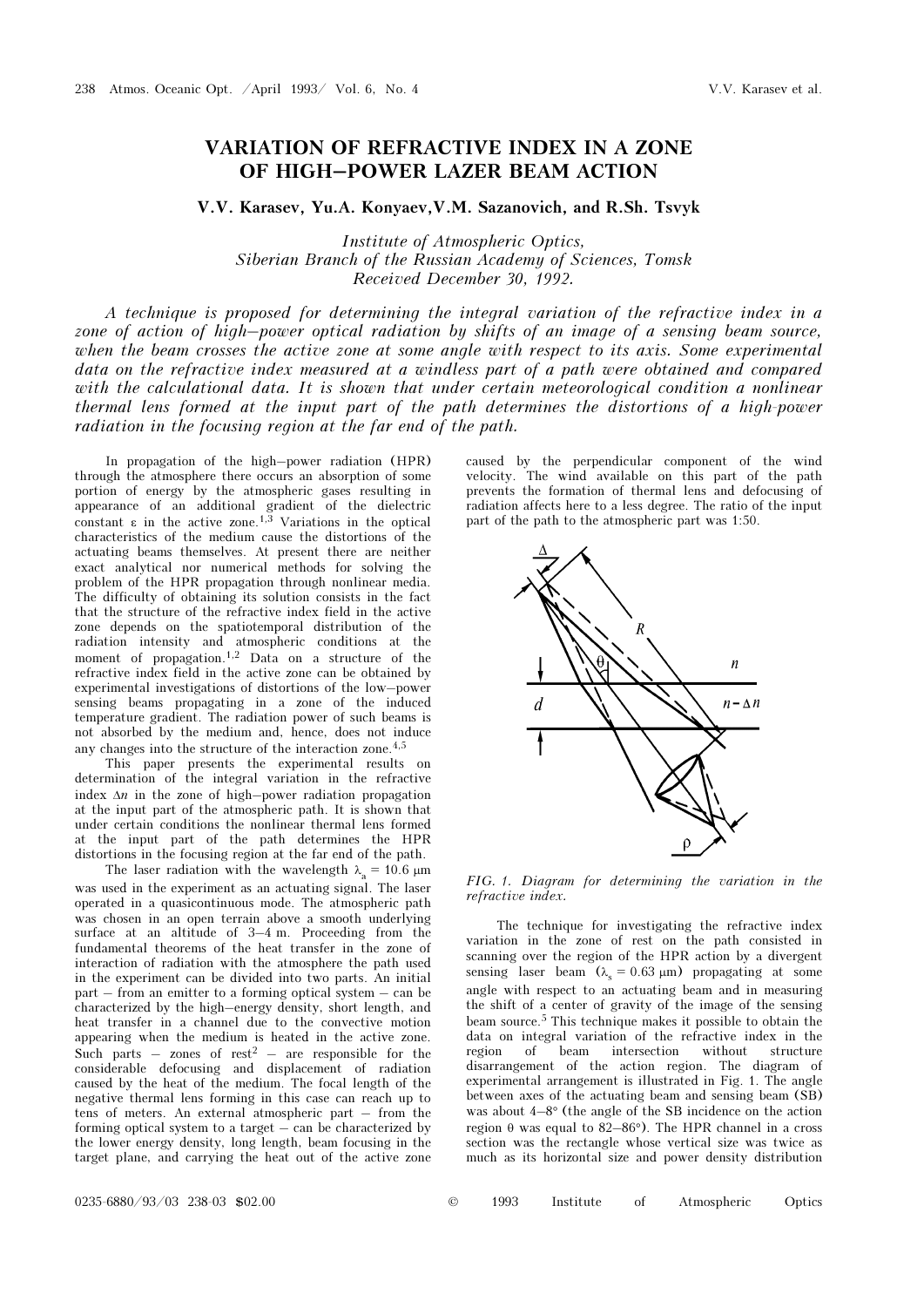was practically uniform. Over the entire intersection region of the beams the size of the SB cross section did not exceed the size of the HPR channel.

At the windless path the process of carrying the heat out of the channel and, hence, the variation in the channel form have to happen in this zone on the path due to two phenomena, namely, the molecular thermal conductivity and natural convection resulting from the temperature difference inside and outside the channel. A characteristic time of the convection appearance  $\tau_c$  can be determined by the formula<sup>3</sup>

$$
\tau_{\rm c} = a \left( \frac{\alpha a^2 I \beta g}{\rho C_p} \right)^{-1/3},
$$

where  $a$  is the radius of the HPR beam,  $\alpha$  is the atmospheric absorption coefficient, I is the radiation power density,  $\beta$  is the thermal coefficient of the air expansion,  $g$ is the acceleration of gravity, and  $\rho$  and  $C_p$  are the density and the specific heat of air. For  $\alpha = (1-3) \cdot 10^{-6}$  cm<sup>-1</sup> and parameters of actuating radiation realized during experiment the values of  $\tau_c$  lies within the limits of ∼1 s, and the thermal conductivity time  $\tau_{v} = a^2/4\chi > \tau_{c}$  ( $\chi = 0.2$  cm<sup>2</sup> s<sup>-1</sup> is the thermal conductivity of the medium). Hence, the effect of thermal diffusion on the process of setting the temperature in the channel can be neglected. In this case for the time of action  $\leq 1$  s the channel will not be destructed and it can be considered as a flat plate with the refractive index less by  $\Delta n$  than the refractive index of the ambient medium. According to the principles of geometrical optics the ray incident on such a plate must be shifted by the value of  $\Delta$  depending on  $\Delta n$  (Ref. 6)

$$
\Delta = d \sin \theta \left( 1 - \sqrt{\frac{1 - \sin^2 \theta}{n_1 - \sin^2 \theta}} \right),
$$

where  $\Delta$  is the ray shift at the channel output, d is the transverse size of the channel, and  $n_1 = n - \Delta n$  is the refractive index of the medium in the channel.

The image of the SB source will be displaced by the value of

 $\rho = \Delta(l/R)$ ,

where  $l$  is the distance from the receiving lens to the plane of the source image and  $R$  is the radius of the wave–front curvature of the sensing beam at the receiving lens.

This technique makes it possible to obtain the integral variation in the refractive index in the channel as a function of two coordinates simultaneously when using the sensing and actuating beams propagating in different planes. In the experiment the position of the center of gravity of the source image ρ was measured by a tracking system at the dissector,7 (whose photocathode plane was coincided with the source image plane) with an accuracy of  $\pm$  5  $\mu$ m within the frequency range 0–100 Hz. In converting to the refractive index variations this error in determing ρ makes it possible to obtain  $\Delta n$  correct to the seventh decimal place. Prior to action the SB source image was placed at the center of the dissector photocathode that was considered as a zero count of the measuring system. The SB image started to shift as soon as the HPR was switched on. The signals from the HPR system proportional to the shifts were recorded on the photographic paper by an oscillograph and then they were processed. The initial and final points of action were also recorded. From recorded sequences of experimental data we obtained the maximum value of a signal, the time needed for reaching the maximum value, the time required

for setting the stationary state, the rate of the signal build– up during different periods of action, and the time and rate of the channel destruction after completion of action.

We measured simultaneously the refractive index in the zone of rest on the path and the energy distribution over the HPR beam at the far end of the atmospheric path by the square matrix of the receivers. The signals obtained from the matrix elements were processed by a computer, they determined the size of incident radiation and its shifts. The power of actuating beam was determined at the emitter output. All measurements were accompanied by measuring the meteorological parameters along the path, namely, temperature, humidity, speed, and direction of wind.

Figure 2 shows the compared results of measurements of relative integral variation in the refractive index  $\Delta n/\Delta n_{\text{max}}$  at the input part of the path (the zone of rest) as a function of variation in the relative angular size  $\varphi/\varphi_0$ of the HPR beam at the matrix of receivers at the wind velocity  $V_$  > 2 ms<sup>-1</sup> (where  $\varphi_0$  is the angular size of the beam at  $t = 0$ ). The time t varies along the horizontal axis. The vertical lines show the spread of the measured parameters in the individual experimental realizations. From the figure one can see the correlation between variations  $\Delta n$ and size of the HPR beam that verifies an assumption on influence of the zone of rest on the HPR broadening. According to the estimations, the HPR beam size  $\varphi_0$  at the first instant of action  $(t = 0)$  can be determined by the diffraction at the elements of optical system for the beam formation and by the turbulence effect on the atmospheric path. For the weak or longitudinal wind ( $V<sub>⊥</sub> < 1 \text{ ms}^{-1}$ ) such a correlation is not observed because of a significant effect of the atmospheric path on the beam distortions.



FIG. 2. A comparison between the angular size of the HPR beam at the far end of the path and variation in  $\Delta n$ inside the active channel.

The mode of temperature stabilization on the zone of rest on the path can be divided into three sections depending on the time. On the first section the temperature increases with the rate  $\geq 5 \text{ deg/s}$ . Duration of this section is about 0.3–0.4 s and, proceeding from estimations, is the same as the time of developing the convective motion on this section. Supplemental investigations which were carried out showed that the time of achieving the stable operation for the emitter is about 0.05 s from the beginning of action and during the process of lasing the power varies less than 5%. On the second section the temperature grows slowly (∼1 deg/s), and after (1.5–1.6) s from the beginning of action one can observe a stabilized operating mode. In the experiment the action lasted less than 2 s and the stabilized operating mode was observed for only a few realizations. The signal fluctuations can be observed on this section with slight increase in temperature and with stabilized mode of operation. The probable causes of fluctuations can be the